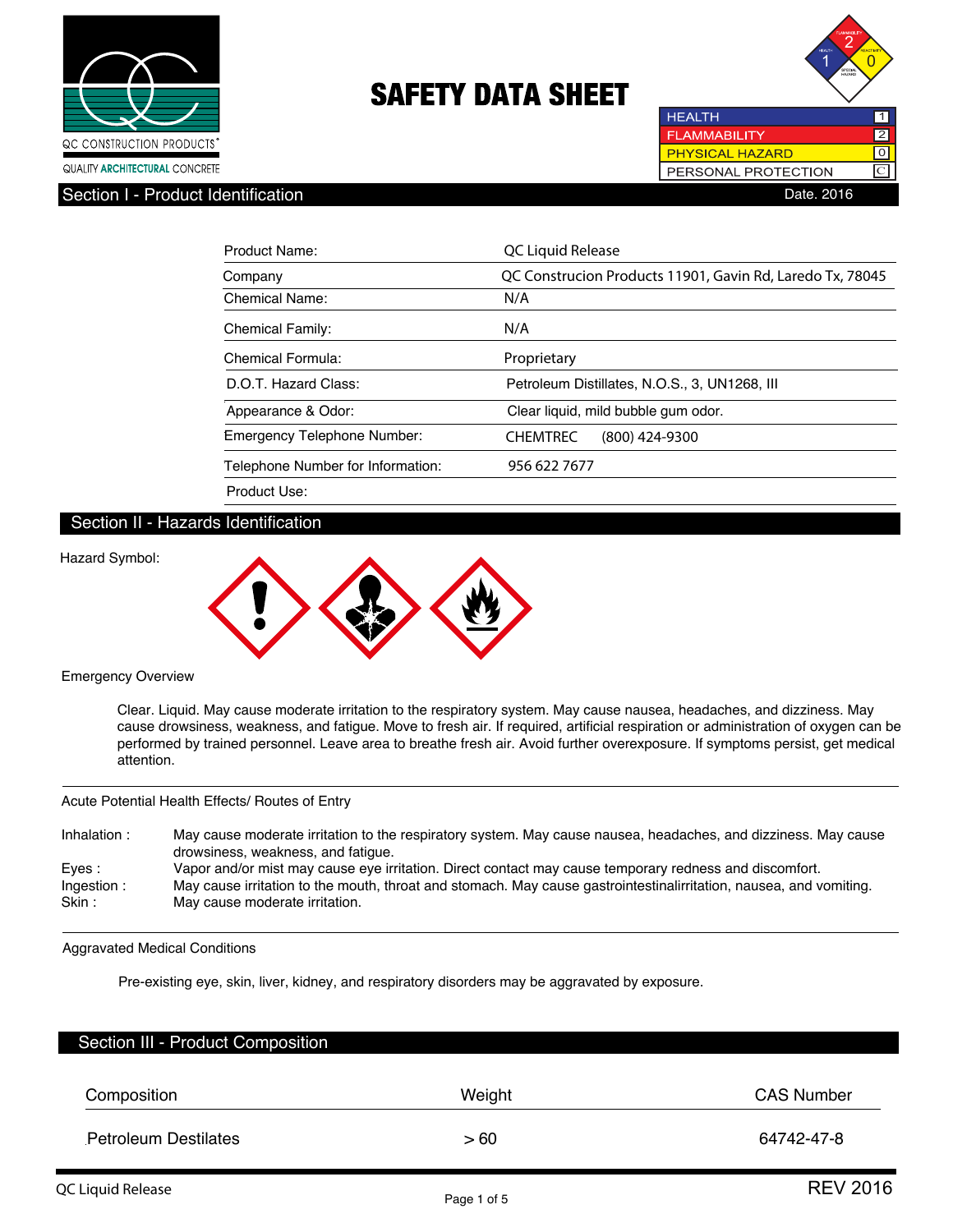| Section IV - First Aid Measures |                                                                                                                                                                                                                                                                                                                                                       |
|---------------------------------|-------------------------------------------------------------------------------------------------------------------------------------------------------------------------------------------------------------------------------------------------------------------------------------------------------------------------------------------------------|
| Inhalation:                     | Remove victim to fresh air and provide oxygen if breathing is difficult. Give artificial respiration if<br>not breathing. Get medical attention.                                                                                                                                                                                                      |
| Skin Contact:                   | Remove contaminated clothing and shoes. Flush skin with water. Follow by washing with soap<br>and water. If irritation occurs, get medical attention. Do not reuse clothing until cleaned.                                                                                                                                                            |
| Eye Contact:                    | Flush eyes with plenty of water for 15 minutes while holding eyelids open. Get medical attention.                                                                                                                                                                                                                                                     |
| Ingestion:                      | Do not induce vomiting. If vomiting occurs spontaneously, keep head below hips to prevent<br>aspiration of liquid into the lungs. Get medical attention.                                                                                                                                                                                              |
| Note to Physicians:             | If more than 2.0 ml per kg has been ingested and vomiting has not occurred, emesis should be<br>induced with supervision. Keep victims head below hips to prevent aspiration. If symptoms such<br>as loss of gag reflex, convulsions or unconsciousness occur before emesis, gastric lavage using<br>a cuffed endotracheal tube should be considered. |

### Section V - Fire Fighting Measure

| Flash point :                   | 142 °F, 61 °C                                                                                                                                                                                                                                                                                    |
|---------------------------------|--------------------------------------------------------------------------------------------------------------------------------------------------------------------------------------------------------------------------------------------------------------------------------------------------|
| Method:                         | Tag Closed Cup                                                                                                                                                                                                                                                                                   |
| Lower explosion limit :         | Not available.                                                                                                                                                                                                                                                                                   |
| Upper explosion limit :         | Not available.                                                                                                                                                                                                                                                                                   |
| Autoignition temperature :      | Not available.                                                                                                                                                                                                                                                                                   |
| Extinguishing media:            | If water fog is ineffective, use carbon dioxide, dry chemical or foam.                                                                                                                                                                                                                           |
| Hazardous combustion products:  | Smoke, fumes. Carbon monoxide and carbon dioxide can form. Nitrogen oxides can form.                                                                                                                                                                                                             |
|                                 | Protective equipment for firefighters: Use accepted fire fighting techniques. Wear full firefighting protective clothing, including self-contained                                                                                                                                               |
|                                 | breathing apparatus (SCBA). Water may be used to cool containers to minimize pressure build-up.                                                                                                                                                                                                  |
| Fire and explosion conditions : | Vapor concentrations in enclosed areas may ignite explosively. Product may ignite if heated in excess<br>of its flash point. Vapors may travel to sources of ignition and flashback. Closed container, may burst<br>when exposed to extreme heat. Empty containers may contain ignitable vapors. |

#### Section VI - Accidental Release Measures

Use appropriate protective equipment. Avoid contact with material. Remove sources of ignition immediately.

Stop flow of material if safe to do so. Contain spill and keep out of water courses. Ventilate area.

# Section VII - Handling and Storage

Prevent inhalation of vapor, ingestion, and contact with skin eyes and clothing. Keep container closed when not in use. Precautions also apply to emptied containers. To prevent generation of static discharges, use bonding/grounding connection when pouring liquid. Extinguish all ignition sources including pilot lights, non explosion proof motors and electrical equipment until vapors dissipate. Personal protective equipment must be worn during maintenance or repair of contaminated mixer, reactor, or other equipment. Keep container closed when not in use. Vapor may migrate to sources of ignition. Do not smoke, weld, generate sparks, or use flame near container. Store in sealed containers in a cool, dry, ventilated warehouse location.

#### Section VIII - Exposure Controls / Personal Protection

Personal Protection Equipment



Respiratory protection : Wear appropriate, properly fitted NIOSH/MSHA approved organic vapor or supplied air respirator when airborne contaminant level(s) are expected to exceed exposure limits indicated on the MSDS. Follow manufacturer's directions for respirator use.

Hand protection : Use suitable impervious nitrile or neoprene gloves and protective apparel to reduce exposure.

Eye protection : Wear appropriate eye protection.Wear chemical safety goggles and/or face shield to prevent eye contact. Do not wear contact lenses. Do not touch eyes with contaminated body parts or materials. Have eye washing facilities readily available.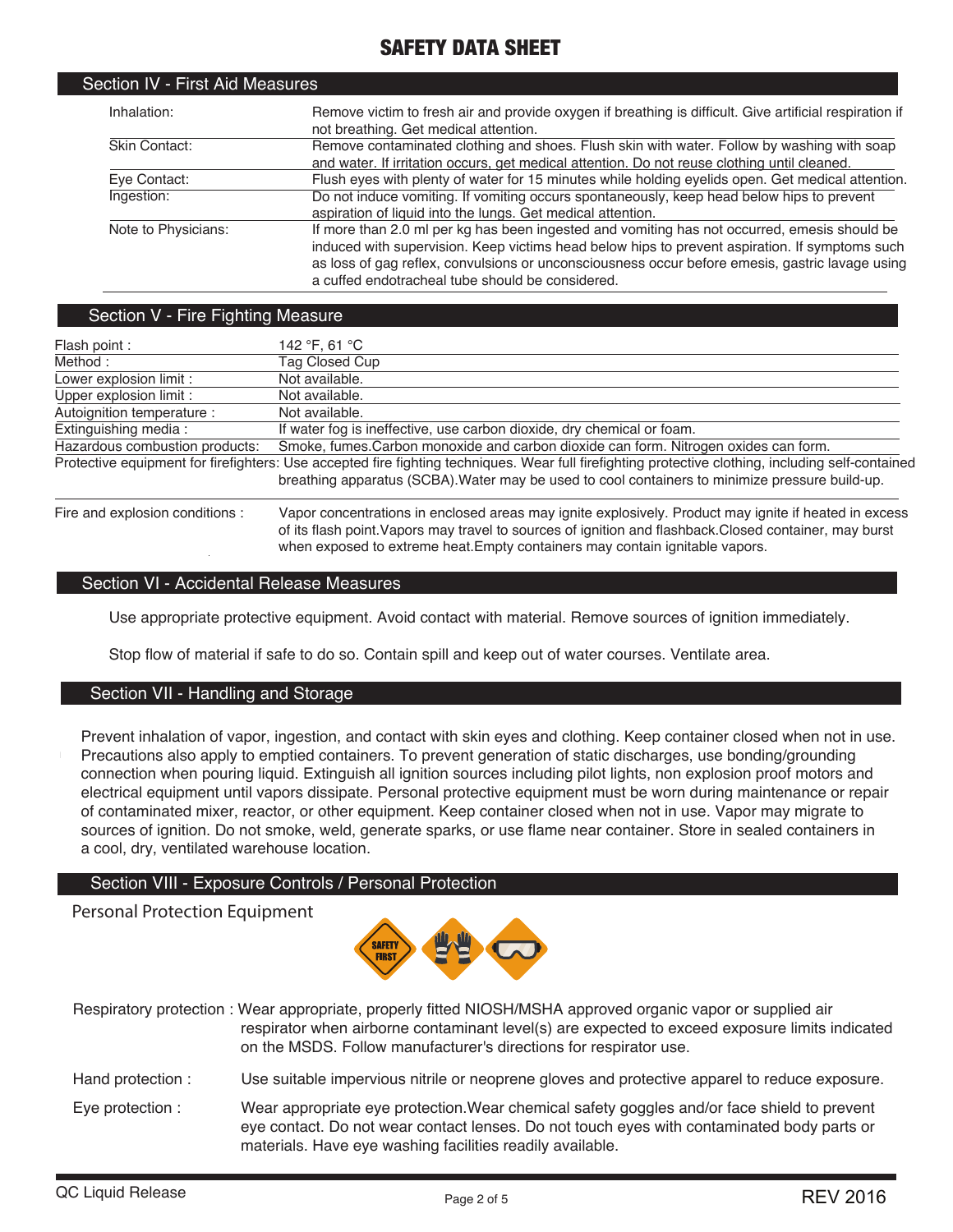### Section VIII - Exposure Controls / Personal Protection

| Use professional judgment in the selection, care, and use.Inspect and replace equipment<br>Protective measures :<br>at regular intervals |                    |                                                                                                                                                   |                       |                                           |  |
|------------------------------------------------------------------------------------------------------------------------------------------|--------------------|---------------------------------------------------------------------------------------------------------------------------------------------------|-----------------------|-------------------------------------------|--|
| Engineering measures :                                                                                                                   |                    | Use only in well ventilated areas. Provide maximum ventilation in enclosed areas. Use local<br>exhaust when the general ventilation is inadequate |                       |                                           |  |
| <b>Chemical Name:</b>                                                                                                                    | <b>CAS Number:</b> | Regulatión:                                                                                                                                       | Limit:                | Form:                                     |  |
| Petroleum Destilates                                                                                                                     | 64742-47-8         | <b>ACGIH TWA:</b>                                                                                                                                 | $200 \,\mathrm{mg/m}$ | Non-aerosol.as total<br>hydrocarbon vapor |  |

# Section IX - Physical and Chemical Properties

| Specific Gravity (H2O=1): | 0.758 @ 60 °F (15 °C)           |
|---------------------------|---------------------------------|
| <b>Boiling Point:</b>     | 354 ° - 369 °F (179 ° - 190 °C) |
| <b>Melting Point:</b>     | N/A                             |
| Vapor Pressure:           | 1.9 mm Hg @ 100 °F (37.7 °C)    |
| Vapor Density:            | 5.3 $(Air=1)$                   |
| <b>Evaporation Rate:</b>  | $< 0.1$ (Butyl Acetate=1)       |
| Solubility In Water:      | Immiscible                      |

| Section X - Reactivity / Estability    |                                                                                        |  |  |  |
|----------------------------------------|----------------------------------------------------------------------------------------|--|--|--|
| Reactivity:                            | Stable                                                                                 |  |  |  |
| Incompatibilities:                     | N/A                                                                                    |  |  |  |
| Decomposition or Byproducts:           | Carbon monoxide and unidentified organic compounds may be formed during<br>combustion. |  |  |  |
| Hazardous Polymerization:              | Will not occur.                                                                        |  |  |  |
| Conditions to Avoid:                   | Heat, sparks and flames.                                                               |  |  |  |
| Section XI - Toxicological Information |                                                                                        |  |  |  |

**Petroleum distillates, CAS-No.: 64742-47-8**

**Acute oral toxicity (LD-50 oral)**

 **> 20,000 mg/kg ( Rat ) > 5,000 mg/kg ( Rat ) > 5,000 mg/kg( Rat ) > 5,000 mg/kg ( Rat )**

**Acute inhalation toxicity (LC-50)**

 **> 6.4 mg/l for 6 h ( Cat ) > 6.03 mg/l for 4 h ( Rat ) > 5.28 mg/l for 4 h ( Rat ) > 4.3 mg/l for 4 h ( Rat ) > 7.5 mg/l for 6 h ( Rat ) > 0.1 mg/l for 8 h ( Rat ) > 5.2 mg/l for 4 h ( Rat ) > 5.3mg/l for 4 h ( Rat ) > 5.68 mg/l for 4 h ( Rat ) > 4.5 mg/l for 4h ( Rat ) > 4.6 mg/l for 4 h ( Rat )**

**Acute dermal toxicity (LD-50 dermal) > 2,000 mg/kg ( Rabbit ) > 2,000 mg/kg ( Rabbit ) > 2,000 mg/kg ( Rabbit ) > 4,000 mg/kg ( Rabbit ) > 2,000 mg/kg (Rabbit ) > 2,000 mg/kg ( Rabbit )**

# Section XII - Ecological Information

**Ecotoxicity: COD: products of Biodegradations: Possibly hazardous short term degradation products are not likely. Hoeever, long term degradation products may arise.**

# Section XIII - Disposal Considerations

**Disposal Method : Subject to hazardous waste treatment, storage, and disposal requirements under RCRA. Recycle or incinerate waste at EPA approved facility**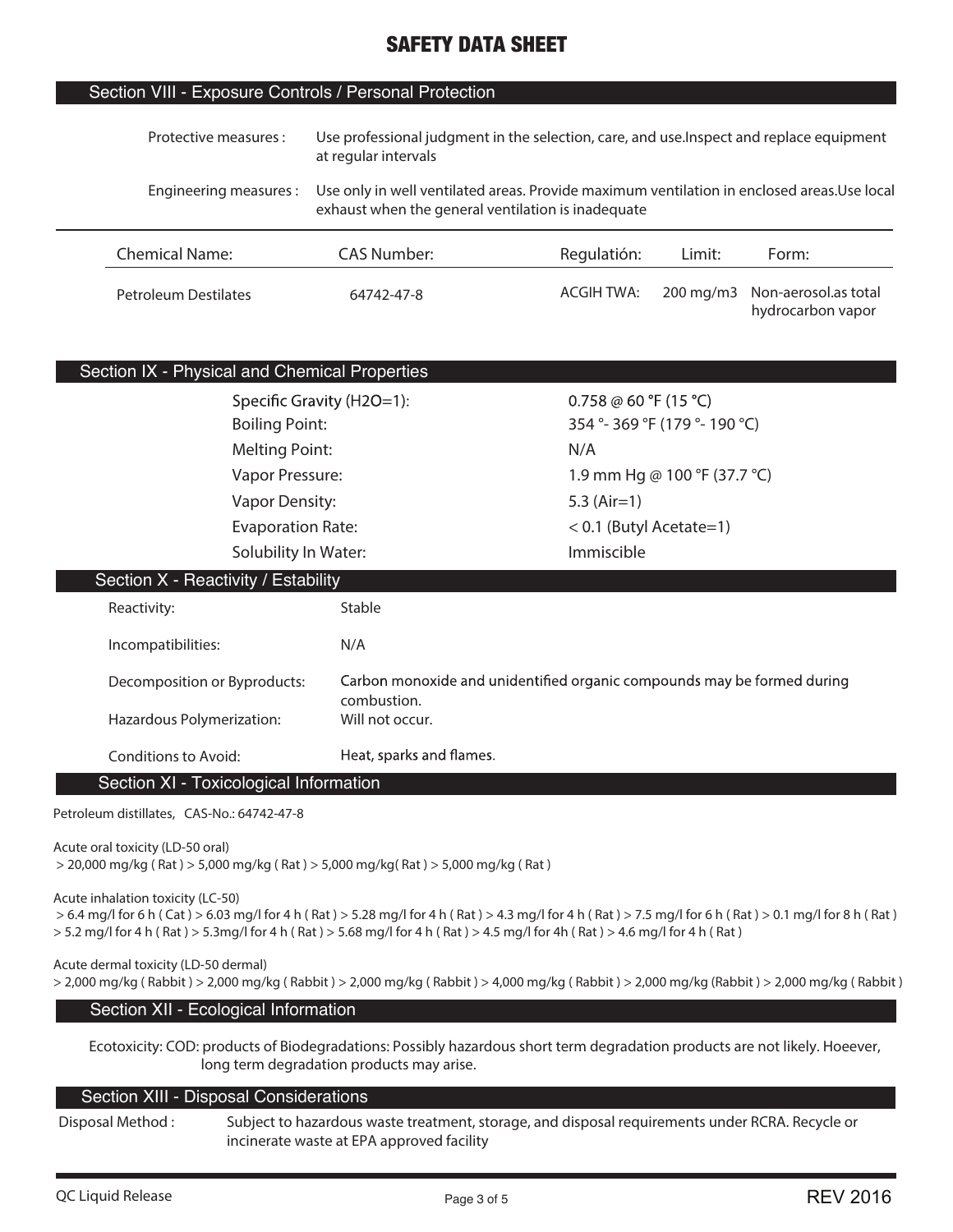### Section XIV - Transportation / Shipping Data

DOT Hazard Class:

Class 3: Flammable Liquid

Identification: UN1268

Special Provisions for Transport: Marine Pollutant

# Section XV - Regulatory Information

 $\overline{a}$ 

#### **North American Inventories:**

All components are listed or exempt from the TSCA inventory. This product or its components are listed on, or exempt from the Canadian Domestic Substances List.

#### **U.S. Federal Regulations:**

SARA 313 Components : None present or none present in regulated quantities. SARA 311/312 Hazards : Acute Health Hazard Fire Hazard

OSHA Hazardous Components : Petroleum distillates 64742-47-8

OSHA Status: Considered hazardous based on the following criteria: Irritant

OSHA Flammability : IIIA Regulatory VOC (less water and exempt solvent): 798 g/l VOC Method 310 : 0.00 %

#### **U.S. State Regulations:**

| MASS RTK Components : | Petroleum distillates | 64742-47-8 |
|-----------------------|-----------------------|------------|
| Penn RTK Components : | Petroleum distillates | 64742-47-8 |
| NJ RTK Components :   | Petroleum distillates | 64742-47-8 |

Components under California Proposition 65: None known.

#### Section XVI - Other Information

| <b>HFAIT</b><br><b>FI AMMARII ITY</b><br><b>REACTIVITY</b><br><b>PPF</b> | $0 =$ Minimum<br>$1 =$ Slight<br>$2 =$ Moderate<br>$3 =$ Serious |
|--------------------------------------------------------------------------|------------------------------------------------------------------|
|                                                                          | $4 =$ Severe                                                     |